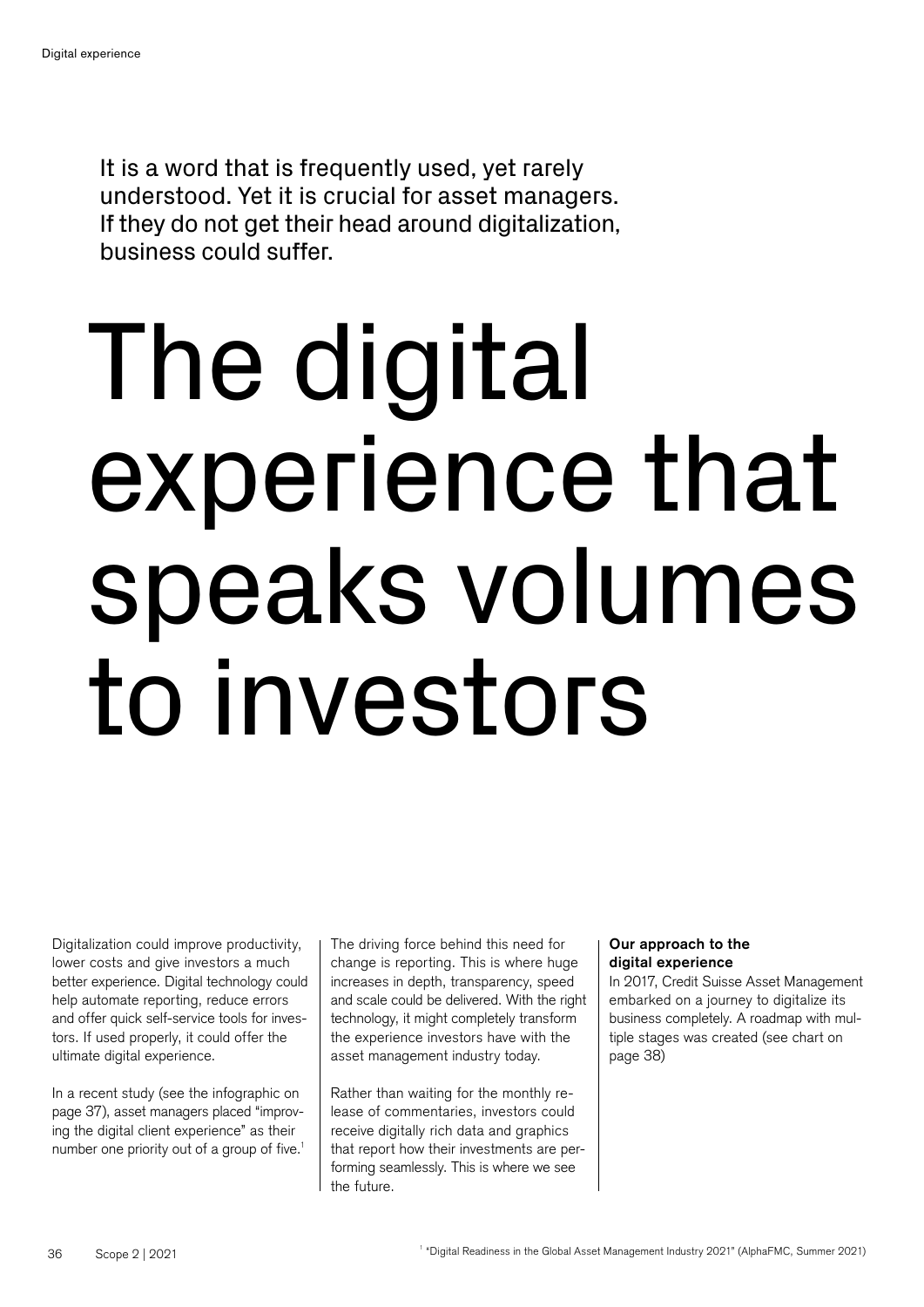## Key priorities of asset managers

Digital investments and strategies are focused on technology and data changes that deliver a better digital client experience and sales enablement to improve client engagement, acquisition and retention.



#### How to improve client reporting as an asset manager

The approach of Credit Suisse Asset Management will provide investors with a state-of-the art client reporting experience. Reporting has been an important area of focus because it is one of the most frequent and valuable forms of contact that we have with our investors.

It is a complex task, especially when it comes to reporting on segregated mandates for institutional investors. These performance reports need to capture a mandate's investment in a measurable way. The correct classifications are needed, such as the different sectors the portfolio is exposed to. Extensive benchmarking information may also need to be included.

Added to this, there is in-depth market commentary, valuable outlooks provided by the investment management team as well as detailed performance attribution analysis.

The increasingly complex regulatory requirements also need to be fulfilled when preparing investment reports. There are other trends that must also be addressed, such as the move towards sustainable investing, which has created a completely new set of requirements.

By digitalizing the reporting process, we can offer high-end reporting solutions for investors easily. This includes a high degree of flexibility and automation that allows the mass customization of reports regardless of how diverse the requirements from investors are.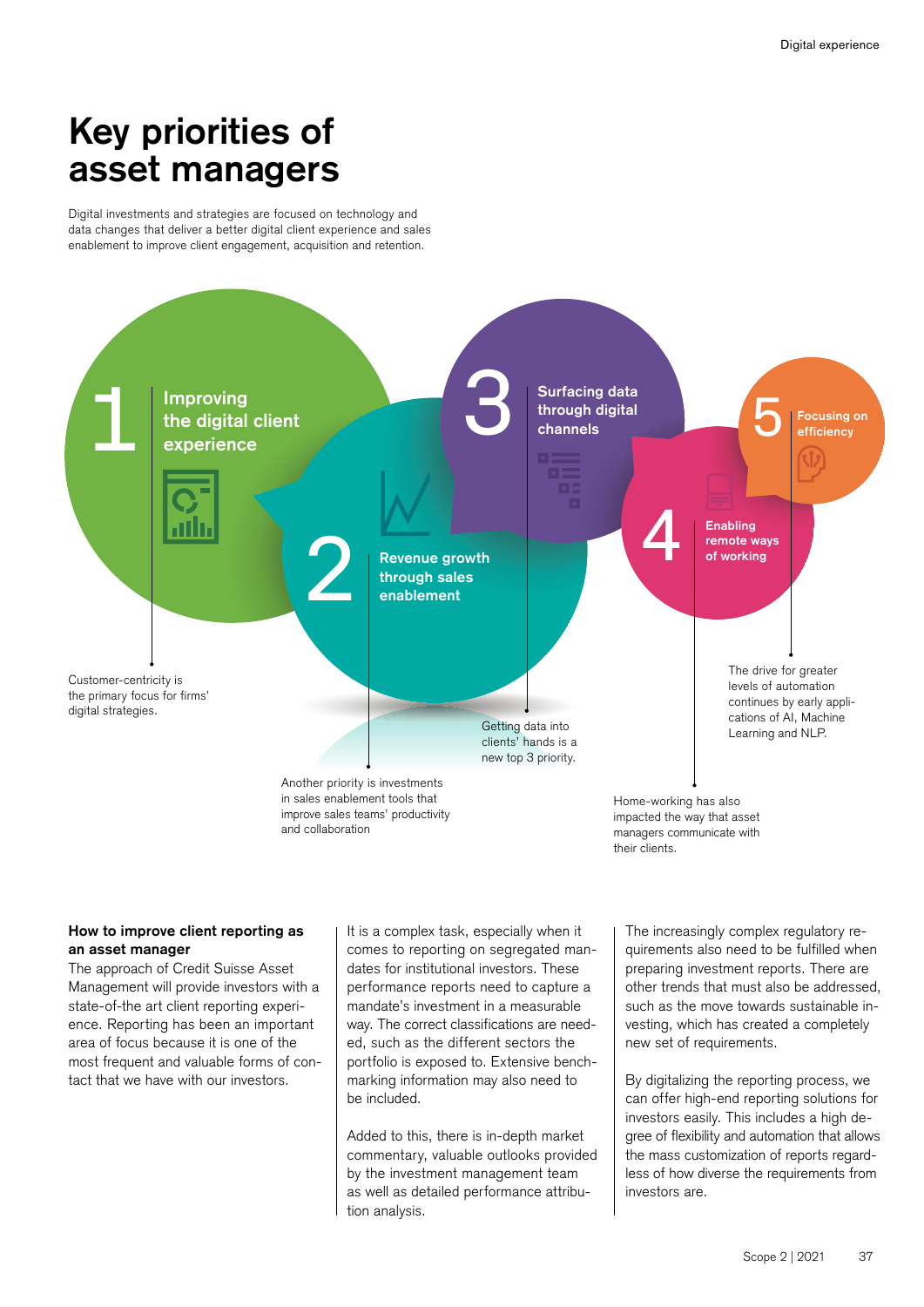These technologies also enhance quality controls, enrich data that is provided, speed up the data sign-off process and provide the entire production workflow for portfolio commentaries and translations.

Advanced portfolio management systems can also allow reporting to be based directly on data used by portfolio management and therefore provide greater transparency and data consistency.

#### The trend towards online reporting in asset management

Traditionally, asset managers provide monthly or quarterly reports to their investors, but there is growing demand from clients for greater transparency and more detail about their investments.

By moving towards automated online reporting, investors can access data anytime and anywhere, using any internet-connected device. Clients can conveniently download performance attribution data and process it on their own time. Furthermore, by automating and making this type of information available online, investors receive greater transparency on how their portfolios are performing.

Ultimately, such a system would allow asset managers to move away from traditional monthly and quarterly reporting cycles, and provide investors with daily updates. This can be particularly valuable during periods of market distress.

#### What Credit Suisse Asset Management's new reporting system will look like

At the start of the digital experience project at Credit Suisse Asset Management, there were already technologies available that supported a high-end paper reporting process.

However, our aspiration to offer the "best client experience" drove us to adopt a "digital first" solution. It needed both to tackle the traditional requirements from high-end mandate reporting and to make reporting fully accessible through digital channels.

After carrying out extensive market research during the RFI and RFP phases with software vendors we made several discoveries. There were significant differences in the reporting products offered by these software vendors to asset managers.

### Simplified digitalization roadmap at Credit Suisse Asset Management

|                                                | 2018/2019                                     | ゝ                     | 2020/2021                    | ⋗                         | 2022ff                               |  |
|------------------------------------------------|-----------------------------------------------|-----------------------|------------------------------|---------------------------|--------------------------------------|--|
| Strengthen investment and<br>data capabilities |                                               |                       |                              | Superior product offering |                                      |  |
|                                                |                                               |                       | Turning data into<br>actions |                           | Investment process<br>transformation |  |
| infrastructure<br>Improve client experience    | <b>Best client experience</b>                 |                       |                              |                           |                                      |  |
|                                                |                                               | Best client reporting | Portal services              |                           |                                      |  |
| ᄂ                                              | Process and data consistency and quality      |                       |                              |                           |                                      |  |
| Re-build core functions                        | Aladdin and Data Warehouse                    |                       |                              |                           |                                      |  |
|                                                | Client, portfolio and fund master data system |                       |                              |                           |                                      |  |